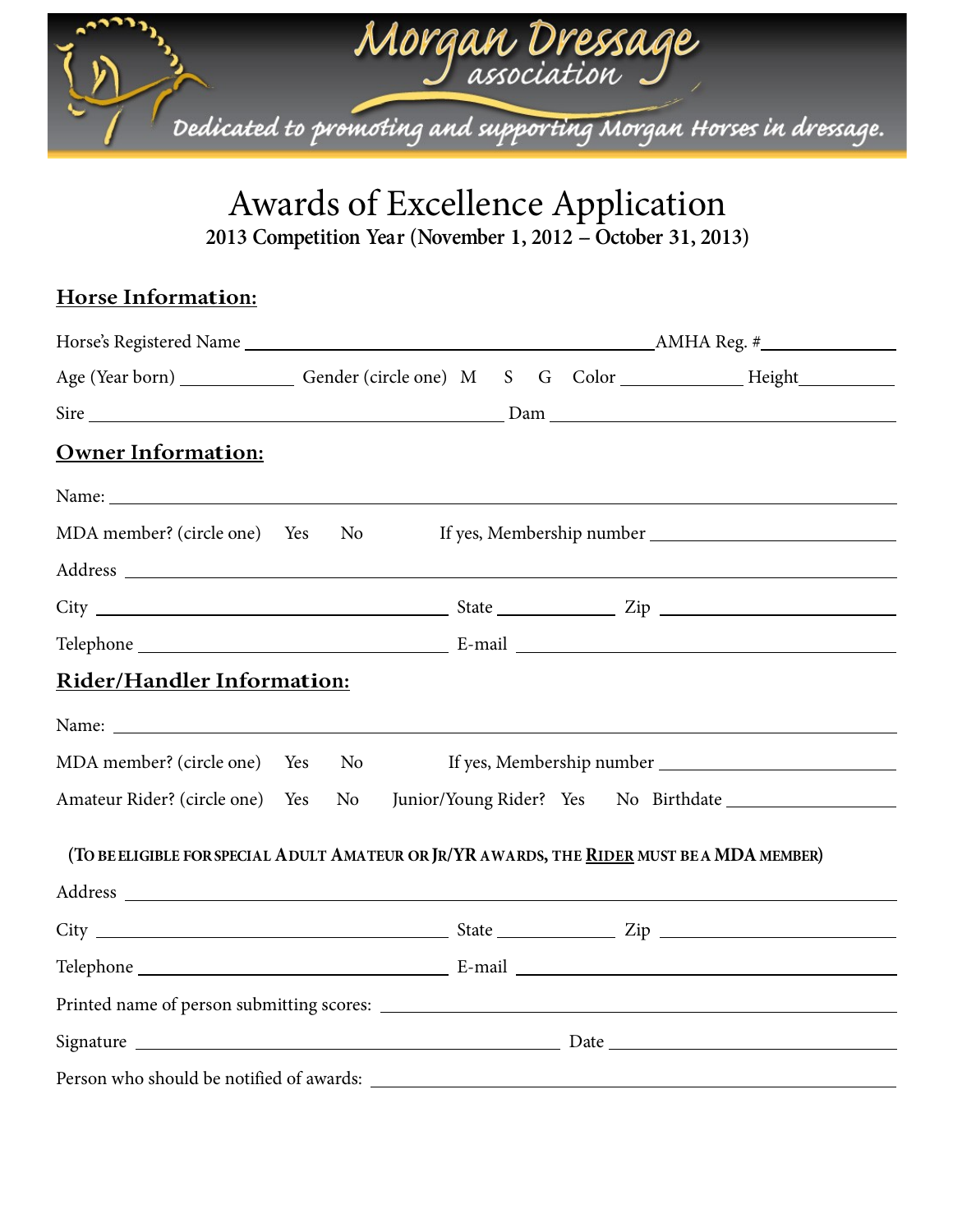## **Awards of Excellence Application, p. 2**

## **Individual Level Awards:**

| First Score:                                                                                                                                                   |  |                                                                                                 |
|----------------------------------------------------------------------------------------------------------------------------------------------------------------|--|-------------------------------------------------------------------------------------------------|
|                                                                                                                                                                |  |                                                                                                 |
|                                                                                                                                                                |  | Yes<br>No                                                                                       |
| If a Morgan Show, was the dressage division open to all breeds? $\Box$ Yes $\Box$ No                                                                           |  |                                                                                                 |
|                                                                                                                                                                |  |                                                                                                 |
|                                                                                                                                                                |  |                                                                                                 |
| Second Score:                                                                                                                                                  |  |                                                                                                 |
|                                                                                                                                                                |  |                                                                                                 |
|                                                                                                                                                                |  | No                                                                                              |
| If a Morgan Show, was the dressage division open to all breeds? $\begin{array}{ c c }\n\hline\n\end{array}$ Yes $\begin{array}{ c c }\n\hline\n\end{array}$ No |  |                                                                                                 |
|                                                                                                                                                                |  |                                                                                                 |
|                                                                                                                                                                |  |                                                                                                 |
|                                                                                                                                                                |  |                                                                                                 |
| <b>Musical Freestyle Awards</b>                                                                                                                                |  |                                                                                                 |
| Division - Check One _______First/Second Level _______Third/Fourth Level ________FEI                                                                           |  |                                                                                                 |
| Score # 1:                                                                                                                                                     |  |                                                                                                 |
|                                                                                                                                                                |  |                                                                                                 |
|                                                                                                                                                                |  | <b>No</b>                                                                                       |
| If a Morgan Show, was the dressage division open to all breeds? $\Box$ Yes $\Box$ No                                                                           |  |                                                                                                 |
|                                                                                                                                                                |  |                                                                                                 |
|                                                                                                                                                                |  |                                                                                                 |
| Score # 2:                                                                                                                                                     |  |                                                                                                 |
|                                                                                                                                                                |  |                                                                                                 |
|                                                                                                                                                                |  | $\overline{\phantom{a}}$ and $\overline{\phantom{a}}$ and $\overline{\phantom{a}}$<br>Yes<br>No |
| If a Morgan Show, was the dressage division open to all breeds? $\sqrt{\phantom{a}}$ Yes                                                                       |  | No                                                                                              |
|                                                                                                                                                                |  |                                                                                                 |
|                                                                                                                                                                |  |                                                                                                 |
|                                                                                                                                                                |  |                                                                                                 |